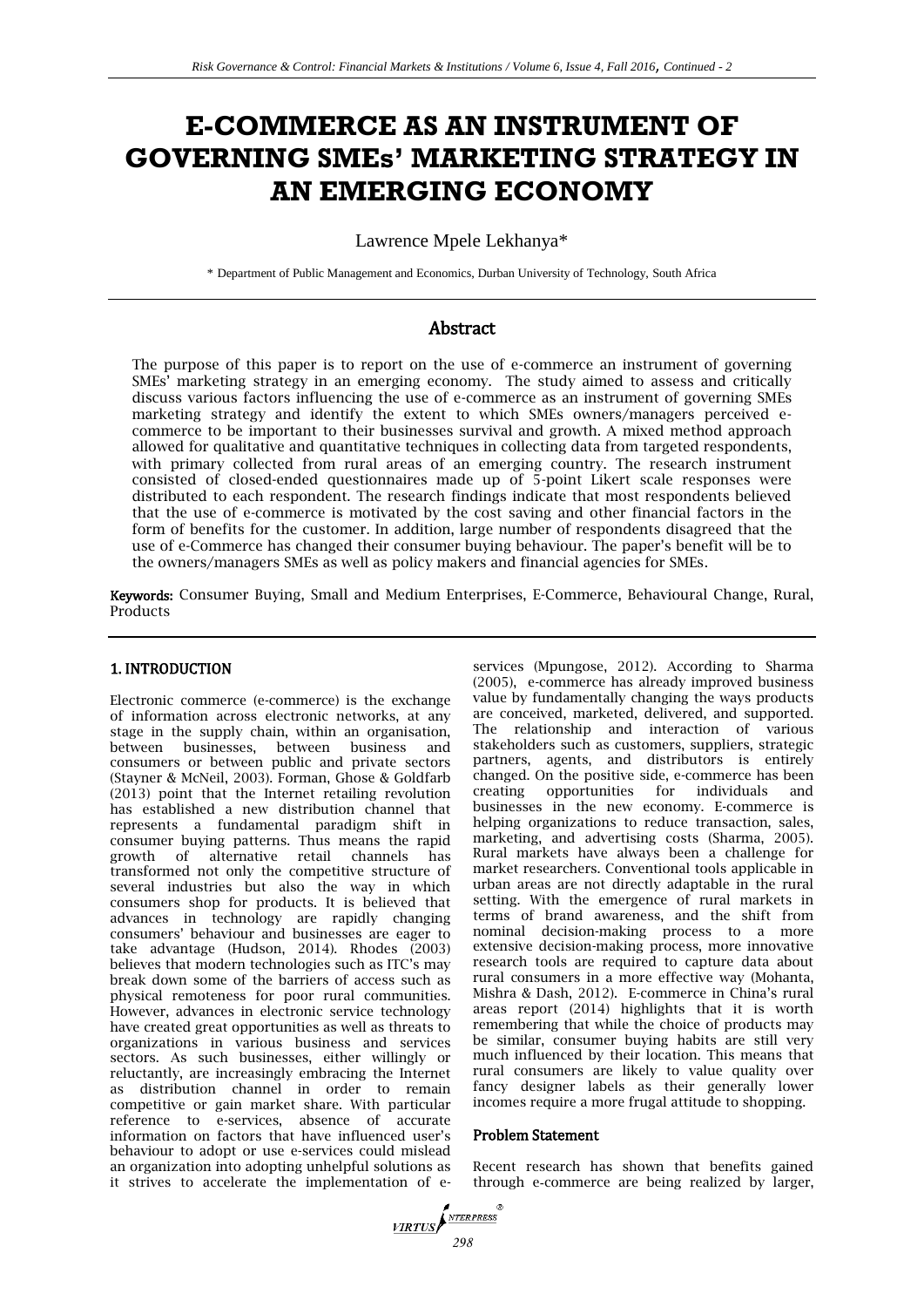rather than smaller, firms and small to medium‐ sized enterprises (SMEs) have been slow to capitalize the advantages of e-commerce (Jagoda, 2010). Sanchez (2013) reports that business-to-consumer ecommerce sales in South Africa are expected to grow by 25 percent in 2013. The number of active Internet users in South Africa grows at small double-digit growth rates, with mobile being the leading type of connection. Local online retailers, auctions websites and international sites are among the prominent players on the South African e-commerce market. Inusa (2006) study reveals that the use of ecommerce by rural communities is a bit complicated. It is found that the availability and use of appropriate e-commerce technologies extend beyond provision of access, to provision of support outside technology and multi-stakeholder approach to addressing the economic situation of rural communities (Inusa, 2006). Literature indicates that in many developing countries lack of telecommunication infrastructure such as poor internet connectivity, lack of fixed telephone lines for end user dial – up access and the underdeveloped state of Internet service providers, lack of qualified staff to develop and support ecommerce sites, lack of skills among consumers needed in order to use the Internet, lack of timely and reliable systems for the delivery of physical good (Kapurubandara, 2009).

#### Aims and Objectives

The main aim of this survey was to investigate and describe the use of at all –times e-Commerce in order to propose new ways to improve use of e-Commerce by rural entrepreneurs.

This overall aim is guided by the following research objectives:

 To identify the respondents' e-commerce knowledge; and

 To identify the extent to which rural consumers use and perceived e-Commerce to be important to their buying process.

#### 2. LITERATURE REVIEW

The term 'E-commerce' has come out of the term 'email' which means doing online business with the help of computer, e-mail, fax, and telephone lines. In 1972, IBM used the term 'e-commerce and with the invention of computers in 1973 the first successful transaction was carried out between USA and European Union. In the 1990's we witnessed commercialization of internet, and growing popularity of the term e-commerce. Increasing mobile penetration is further expanding the scope and size of ecommerce (Anjum & Tiwari, 2011). In simple terms, e-commerce means electronic commerce, which is defined as the buying and selling of products or services over electronic systems such as the Internet (Chaudhury & Kuilboer, 2002). What is critical concept is that the Internet allows rural businesses or organizations 24-hour exposure to an always open and international marketplace. Further, Lane (2014) maintains that because exchanges of goods and services are done completely electronically or with contracted mail providers, electronically based commerce removes the remoteness of rural location as a determinant for business growth. Thus, rural community education programs focused on the subject of technology are added in hopes that personal use of technology will increase along with the adoption of e-commerce strategies as a means to intensify economic development efforts.

#### Consumer Behaviour Concept

Consumer behaviour is an ever changing concept, which tends to change according to time, tastes and fashions, income of consumers and so on. It is understood that there is always a gap in the study of consumer behaviour, particularly towards FMCG products. Urban markets are almost saturated on account of aggressive marketing of firms and buying habits of urban consumers , rural markets are possessing a huge potential yet untapped on account of many reasons like less income among rural consumers (Karnam, Rao & Reddy, 2014). People with more online experiences in a more private and secure environment like home are disposed to order more from the Internet (Koyuncu & Lien, 2003). Consumer`s trust, privacy concerns, security concerns are the major factors for using internet for shopping, the trust on websites influence to the purchasing decision of any consumer (Mittal, 2013). Age, income and education permit a deeper analysis and comparison (De Muylder, de Oliveira & Alves, 2013). Al-Kasasbeh, Dasgupta & AL-Faouri (2011) articulate that user satisfaction is an important predictor of online consumer behaviour and the success of a web-based system. Therefore, if customers are satisfied with the services received through the online system, it is likely they will keep using the system but if customers believe that an organization's website is hard to use, poorly designed and doesn't take into consideration distinguished services for each user, then customers are likely to move to other organizations websites.

#### The Important Benefit of E -Commerce

It has been found that rural businesses were beginning to apply e-commerce tools to add value to products and improve relationships with customers (Stayner & McNeil, 2003). Electronic commerce is one of the most discussed topics in business today. It is already leading to the reshaping of customer and supplier relationships, the streamlining of business processes and, in some cases, even the restructuring of whole industries. E-commerce is beneficial to both businesses and consumers by removing time and space barriers. For modern enterprises, the value of information technology is multi-faceted, such as improving product variety, quality, and customer satisfaction, facilitating administrative processes, reducing cost, enriching labour and management productivity, and enhancing a competitive (Senarathna & Wickramasuriya1, 2011). Anjum & Tiwari (2011) indicate that one of the most important benefits of e-commerce is its potential to help a developing rural community to leap-frog into the knowledge paradigm. E- Commerce is providing useful resource for growth of microfinance and MSME's. The positive effects of e-commerce can be magnified beyond purely commercial growth to have a profound impact on all aspects of rural

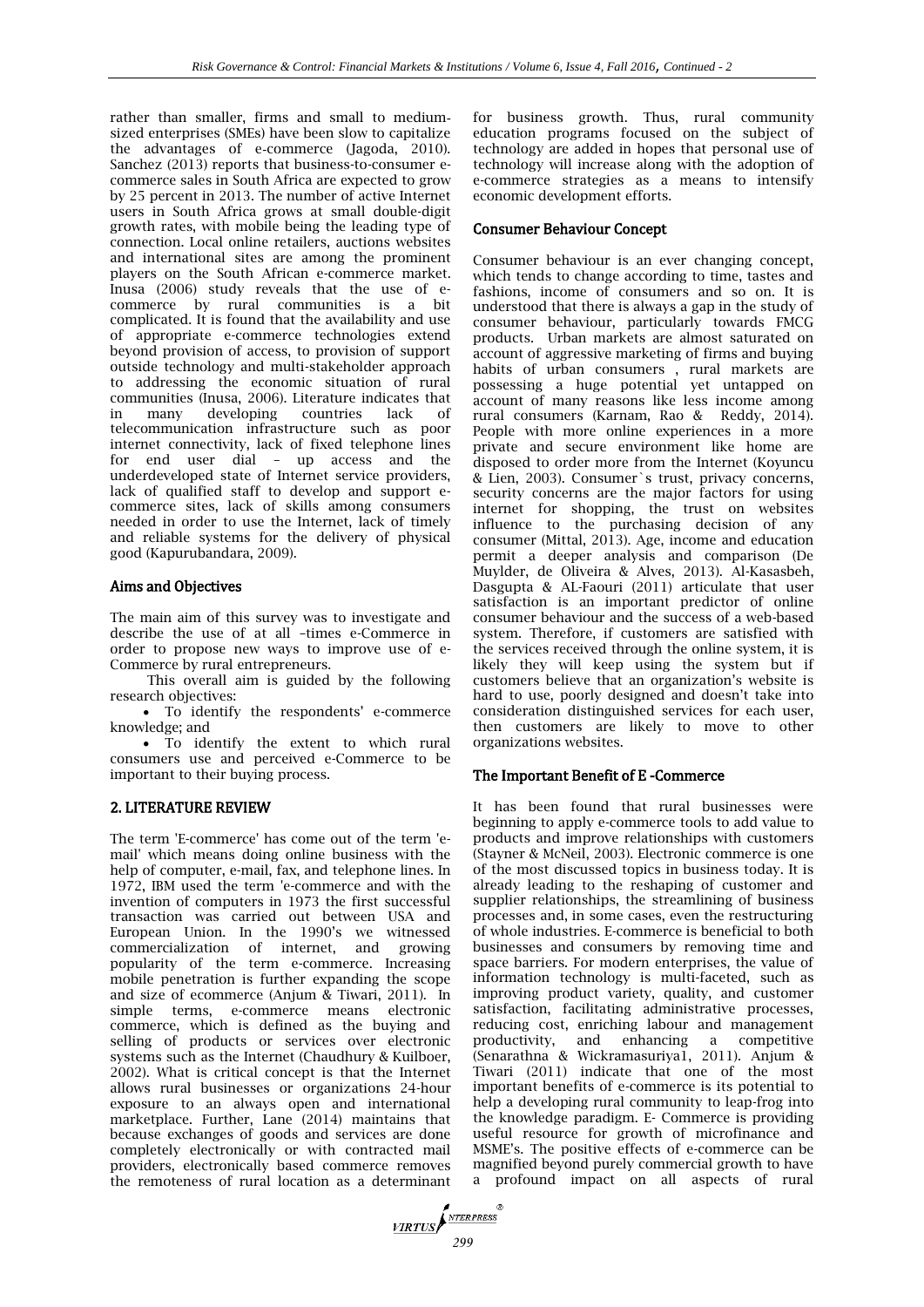community. With an appropriate IT infrastructure firms were able to harness benefits of the internet technologies (Eriksson, Hultman & Naldi, 2008). However, many researchers pointed out that SMEs are slow to adopt e-commerce applications to their business models (Simpson & Docherty, 2004).

#### Use of E – Commerce in Rural Areas

E‐Commerce generally refers to the use of the internet for buying and selling activities including advertising, invitation to treat negotiation and conclusion of contracts (Chen & McQueen, 2008). Research indicates that the use of e-commerce by rural communities is a bit complicated. It is found that the availability and use of appropriate ecommerce technologies extend beyond provision of access, to provision of support outside technology and multi-stakeholder approach to addressing the economic situation of rural communities (Inusa, 2006). The Internet revolution has transformed the way many companies do business. However, in South Africa, e-commerce is described as a sale or purchase of goods or services, conducted over

computer networks by methods specifically designed for the purpose of receiving or placing of orders (South African Department of Communications, 2014)

According to Lamie, Barkley & Markley (2007), many U.S. businesses are finding that they are no longer constrained by geographic location due to the fact that e-commerce afforded them access to a full range of market opportunities from local to international. This include rural entrepreneurs and small business owners as it internet revolution offers a double-edged sword. It helps rural businesses to get access into the new markets and service new customers through the effective use of e-commerce. This new competitive e-environment, rural entrepreneurs will need to adopt innovative and informed e-marketing strategies to remain distinct and profitable (Lamie, Barkley & Markley, 2007). The Mobility 2011 research project, conducted by World Wide Worx and backed by First National Bank (FNB), reveals that 39% of urban South Africans and 27% of rural users are now browsing the Internet on their phones (Goldstuck, 2011) more explanation is provided in table 1.

| <b>Table 1.</b> South Africa mobile Internet usage |  |  |  |  |  |  |  |
|----------------------------------------------------|--|--|--|--|--|--|--|
|----------------------------------------------------|--|--|--|--|--|--|--|

| Website type | Age categories      | Urban area | Rural area |
|--------------|---------------------|------------|------------|
| Mxit         | Over -16 vear old   | 29%        | 19%        |
| Facebook     | Over - 16 years old | 30%        | 13%        |
| Twitter      | Over - 16 years old | 8%         | 4%         |

The study excludes deep rural users and represents around 20 – million South Africans aged 16 and above. This means that at least 6-million South Africans now have Internet access on their phones.

#### Impact of E- Commerce of Rural Consumer Buying Patterns

IT has been found that e-commerce adoption affects business success (Palan & Sommai, 2011). The Internet revolution is transforming the way many businesses operate. Through e-commerce, they are securing affordable access to a full range of market opportunities. For rural entrepreneurs and small business owners, this Internet revolution, and general "flattening" of the global economic context, represents a double-edged sword (Spoto, 2010). The major impediments towards the non-adoption of emarketing include technology incompatibility with target markets, lack of knowledge, stakeholder unreadiness, technology disorientation and technology perception (Dlodlo & Dhurup, 2010). These make it difficult for businesses including rural businesses to get access into the new markets and serve new customers through the effective use of ecommerce as by doing so will thrusts them into a new marketplace where they experience increased competition, most well outside of their normal market reach. It has been noticed that in this new competitive e-environment, rural entrepreneurs must adopt innovative and informed e-marketing strategies to be profitable (Dlodlo & Dhurup, 2010). Consumers increasingly rely on the Internet for information, and a website is a relatively inexpensive way to present information on a business' products,

hours, location, phone number, and sales (Lamie, Barkley & Markley, 2007).

#### Factors Affecting Use of E-Commerce

Literature indicates that size and age of a firm plays a vital role in e-commerce adoption (Jagoda, 2010). On the other hand, consumer's purchasing behaviour with regard to e-commerce found to be relevant on the perceived ease of use, perceived usefulness, perceived risk with products/ services, and perceived risk in the context of online transactions (Lee, Park & Ahn, 2000). This means that firms providing products/services through e-Commerce should consider these contextual factors in order to facilitate consumers' adoption behaviour. However, it has been noticed that factors are perceived differently by adopter/ users, intended adopters and those not intending to adopt (Wymer & Regan, 2010). Study conduct in Saudi Arabia by AlGhamdi, Nguyen & Jones (2013) found that ecommerce was lacking in governmental support as well as relevant involvement by both customers and retailers. On the hand Shemi & Procter (2013) mention that characteristics of the managerial, technological and environmental issues that confront each SMEs.

## 3. RESEARCH METHODOLOGY

The primary data were collected using mixed method approach of both quantitative and qualitative. It was collected from 224 local people with a questionnaire containing both closed –ended and open –ended questions. The research design was exploratory and cross-sectional in nature

**VIRTUS**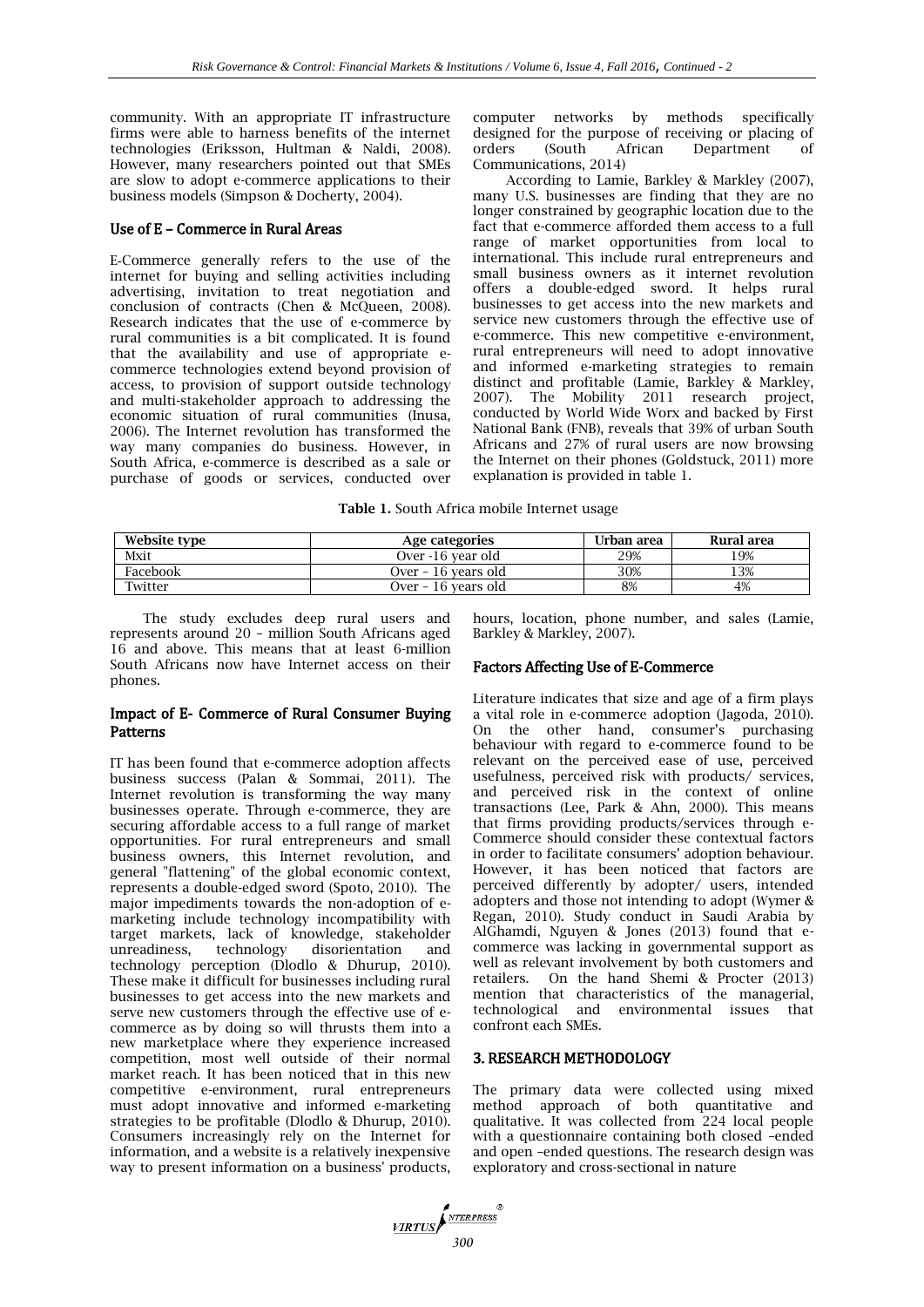#### Target Population

The target population of the study was local people who normal buy from SMEs located in rural areas of KwaZulu – Natal province. It has been indicated each rural municipality has more than 284 SMEs in the province (Nkonde, 2012). However, the number of SMEs specifically located in rural areas of the province is not known.

#### Sampling

Since a suitable sampling frame was not available from which draw a probability sample, a quota sampling approach was used to select respondents from five areas in rural KZN, namely from Nquthu, Kwa-Nongoma, Empangeni, Ulundi and Escourt. The main reason for selection of these areas was that they have relatively large rural municipalities and rural populations, which allowed for the identification of more SMEs in these areas. This final usable sample is shown in Table 1 in terms of demographic profile of respondents.

#### Questionnaire Design

The measuring instrument used was a questionnaire, consisting mainly of closed-ended questions. The literature was used as the source of information to formulate the questionnaire for this study. Each question also allowed for comment via an openended response alternative. The main questions are summarised in Table 2**.**

**Table 1.** Demographic profile of respondents

| Gender                 | Frequency | Percentage |
|------------------------|-----------|------------|
| Female                 | 146       | 65 %       |
| Male                   | 78        | 35 %       |
| Race                   |           |            |
| Black                  | 199       | 85%        |
| White                  | 12        | 5%         |
| Indian                 | 20        | 9%         |
| Coloured               | 3         | 1%         |
| <b>Education level</b> |           |            |
| < matric               | 56        | 25%        |
| Matric                 | 97        | 43%        |
| Diploma                | 48        | 22%        |
| Degree                 | 20        | 9%         |
| Post-graduate          | 3         | 1          |
| Geographic area        |           |            |
| Nguthu                 | 32        | 14%        |
| Empangeni              | 75        | 33%        |
| Ulundi                 | 53        | 24%        |
| Kwa-Nongoma            | 27        | 12%        |
| Escourt                | 37        | 17%        |

**Table 2.** Summary of key questions

| Research area       | <b>Ouestion</b>                                                                           |
|---------------------|-------------------------------------------------------------------------------------------|
|                     | e- Commerce has changed the way I use to buy products from small and medium               |
| Behavioural change  | retailers/traders                                                                         |
|                     | <b>Response alternatives:</b> Strongly Agree; Agree; Neutral; Disagree; Strongly Disagree |
| Customer convenient | e- Commerce can make me to choose and purchase almost anything from my home               |
|                     | Response alternatives: Strongly Agree; Agree; Neutral; Disagree; Strongly Disagree        |
| Advantage of e-     | e-Commerce is costs effective, safe and improves the way we use to do things              |
| commerce            | including buying of goods/ services                                                       |
|                     | <b>Response alternatives:</b> Strongly Agree; Agree; Neutral; Disagree; Strongly Disagree |
| Disadvantage of e-  | e-Commerce does not allow me to inspect goods in advance of purchase                      |
| commerce            | Response alternatives: Strongly Agree; Agree; Neutral; Disagree; Strongly Disagree        |
| Risks of using e-   | e-commerce risks us in buying damaged or broken goods                                     |
| commerce            | Response alternatives: Strongly Agree; Agree; Neutral; Disagree; Strongly Disagree        |
| Most common         | Most common frustration with shopping websites are:                                       |
| frustrations of e-  | Response alternatives: Unable to reach the e-shop by phone; problems with account/        |
| commerce            | logging in; lack of information about the products/service; lack of fast chat/instant     |
|                     | messaging; difficult reaching the organisation; Trouble at checkout                       |

#### Data Collection

The questionnaires were administered during personal interviews with respondents at their local villages. In order to standardize the conditions under which the questionnaires were completed, former unemployed matric students were in the selected areas were recruited and brief as fieldworkers. They distributed and collected selfcompletion questionnaires to the targeted population. The survey was conducted at the same period on weekdays and over weekends. To increase the respondents' ability to answer the questionnaires and thus improve the response rate, a number of instructions were proved throughout the questionnaire and the interviewer was on hand to explain any uncertainties where necessary. However, inconsistency in coding of the closed – ended questions was avoided by having all questionnaires pre-coded.

#### Data Analysis

Data were entered into the computer according to the question codes and analysed using SPSS version 22.0. The first type of analysis was to check frequencies, which was also used to check the coding of data. Variables were then screened, identifying those that were highly influential on the dependent variables of the study. A number of analytical procedures were used. Descriptive statistics were used to help describe and compare the main features of the collected data. Bivariate analysis was used in the form of cross –tabulations to test relationship. Inferential statistics were used to test relationship and data were presented by means of bar graphs and tables to show the association between variables. The statistical finding of the survey are integrated and presented with the discussion of the findings that follow.

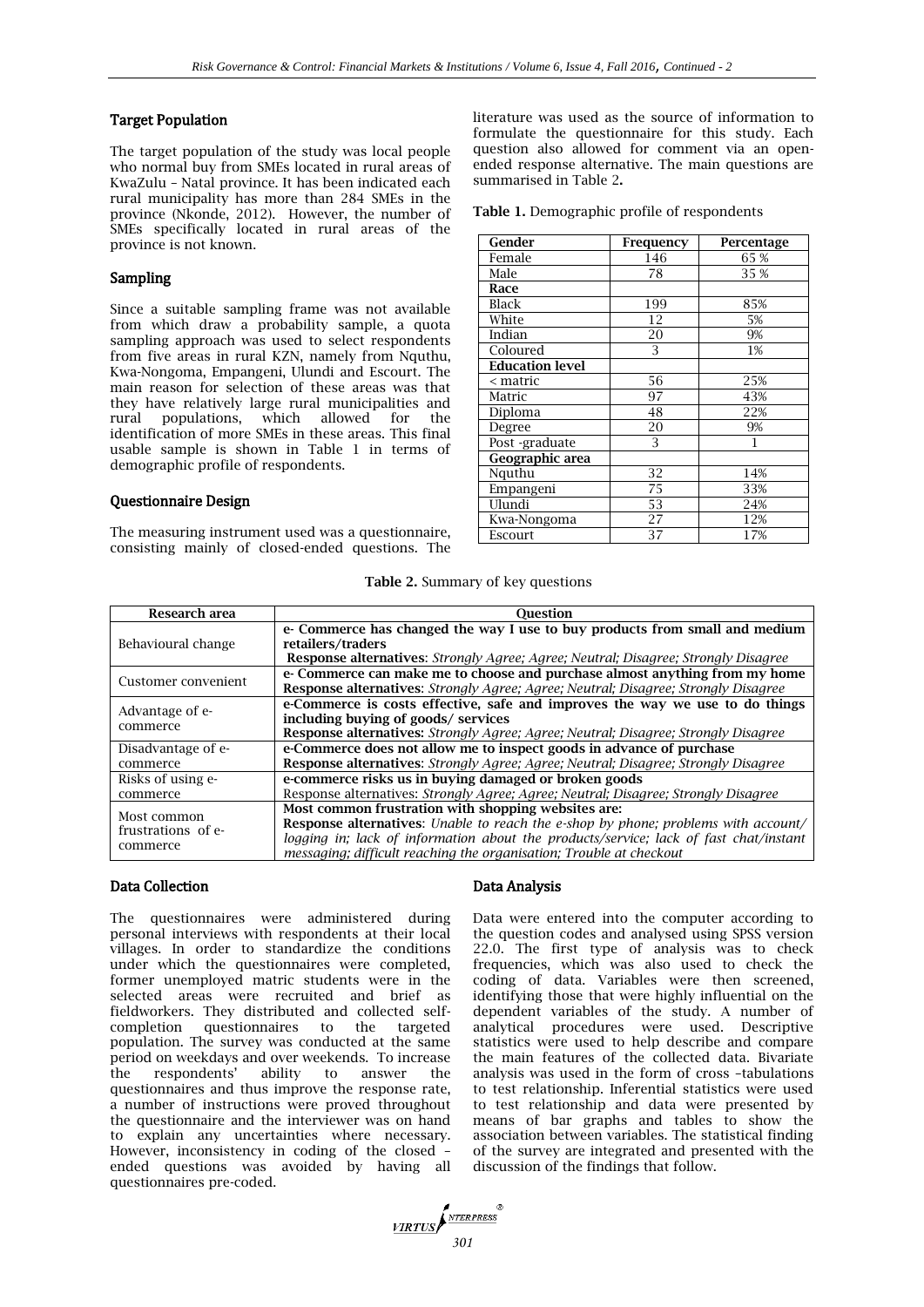#### Validity and Reliability

Content and construct validity were assessed via the assessing of the questionnaire by research and statistical experts and by pre-testing it with a small sample similar to the population. No significant changes were required. Reliability was tested using Cronbach's coefficient alpha, achieving a coefficient of 0.756, thus concluding that the reliability of the study were acceptable.

#### 4. DISCUSSION OF FINDINGS

Literature review was used e- commerce to identify problems experienced by rural consumers with regard to the use of e- commerce and its influence on their buying behaviour and variables to be tested were also identified. Completed questionnaires were received from 224 local consumers living in rural KZN (n=224). And the key findings of this research reveal the following results.





Figure 1 illustrate that 30 (13 percentage) and 15 (7 percentage) respondents agree that e-Commerce has changed the way they use to buy products from small and medium retailers/traders. Thus indicate that people at rural areas of South Africa with specific reference to KwaZulu –Natal has started using e- Commerce and believe that e-Commerce has changed their past consumer buying behaviour. At the same time, 50 (22 percentage) were neutral and large number of the respondents

85 (38 percentage) and 44 (20 percentage) disagree that the use of e-Commerce has changed their consumer buying behaviour. This suggests that at all times e-Commerce is not effectively used by many and they don't see it as an agent for change in their daily consumer buying behaviour. A Chi-square goodness of fit test indicated this finding to be statistically significant (P-value = .000; std. deviation  $= 1.25838$ ; mean  $= 3.4375$ ).





Figure 2 indicates that majority of respondents 111 (49 percentage) and 40 (18 percentage) disagree with the statement that e-commerce is more convenient for them to do purchase everywhere they are even from their home. 35 (16 percentage) of the respondents were neutral with the statement, while

a few respondents 11 (5 percentage) and 27 (12 percentage) agree. A Chi-square goodness of fit test indicated this finding to be statistically significant (P-value = .000; std. deviation =  $1.06300$ ; mean = 3.6339).



**Figure 3.** Respondents perceived advantage of e-commerce

Figure 3 indicates that 37 (17 percentage) and 49 (22 percentage) of respondents agree that ecommerce is costs effective, safe and makes things easier for them in their respective areas including buying of products from different small businesses. 60 (27 percentage) of respondents were neutral and 50 (22 percentage) and 28 (12 percentage) disagree with the statement. Thus indicate that about 78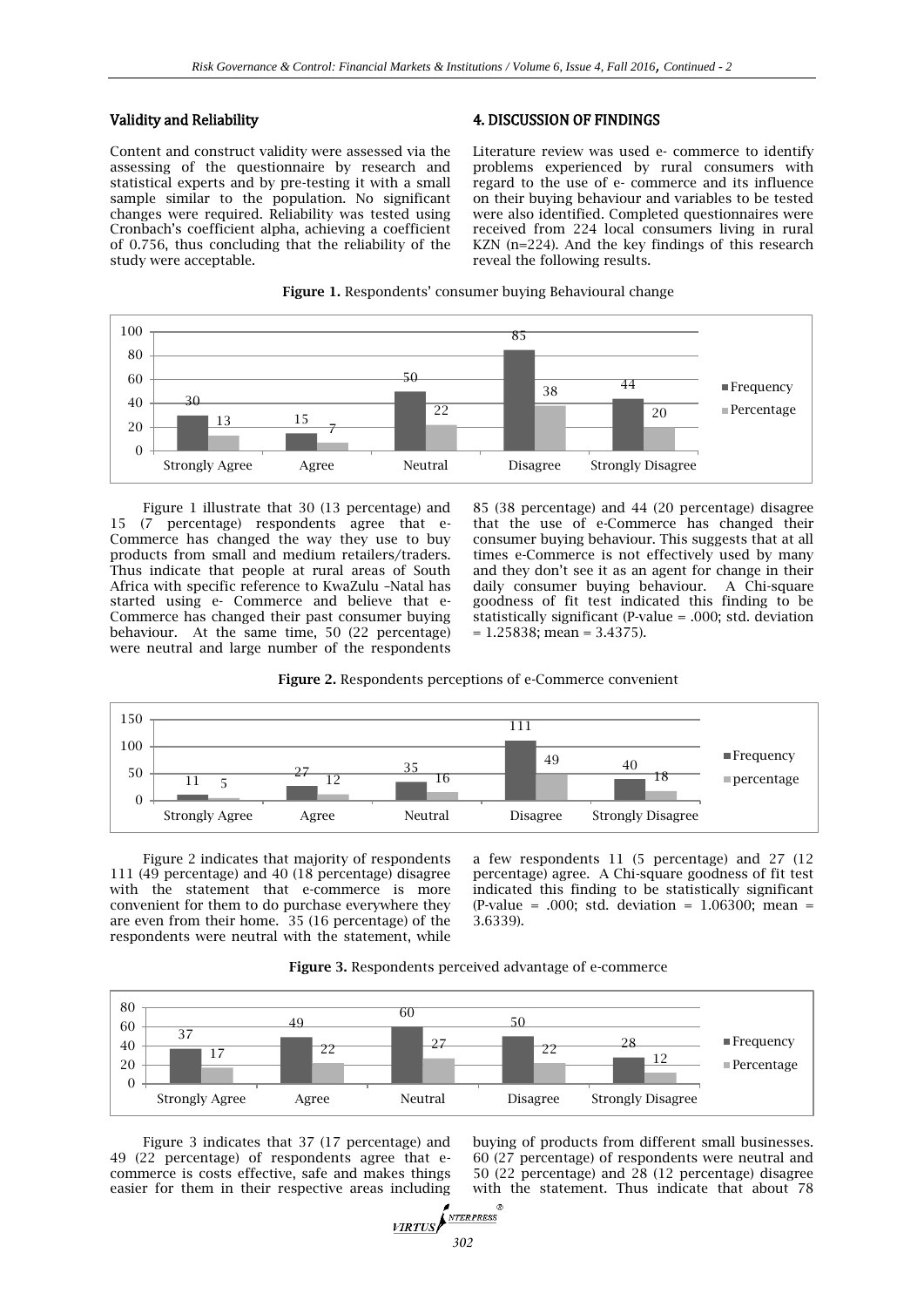percentages of people who live in the South African rural areas particularly in KZN do not understand the reasons why they should use e-commerce. A Chi-

square goodness of fit test indicated this finding to be statistically significant (P-value = .000; std. deviation =  $1.26652$ ; mean =  $2.9241$ ).



**Figure 4.** Respondents perceived disadvantage of e-commerce

Figure 4 shows that more than half of the sample agreed that e-Commerce does not allow me to inspect goods in advance of purchase (89 (40 percentage) and 52 (23 percentage). However, there were some few who were neutral and disagree with

the statement. A Chi-square goodness of fit test indicated this finding to be statistically significant (P-value = .000; std. deviation =  $1.37586$ ; mean = 2.2902).





The second objective was to examine the extent to which rural consumers use and perceived e-Commerce to be important to their buying process. Although majority of respondents do not use or notice the important of e-commerce and how it can affect their buying patterns, more than half of the respondents do understand the advantages of using e-commerce and the risk associated with it, which is

shown in Figure 5, with 102 (42 percentage) 38 (17 percentage) agree that e-commerce risks them in buying damaged or broken goods. While other small portion of respondents were neutral and disagree with the statement. A Chi-square goodness of fit test indicated this finding to be statistically significant (P-value = .000; std. deviation =  $1.17629$ ; mean = 2.0804).



**Figure 6.** Most common frustrations caused by e-commerce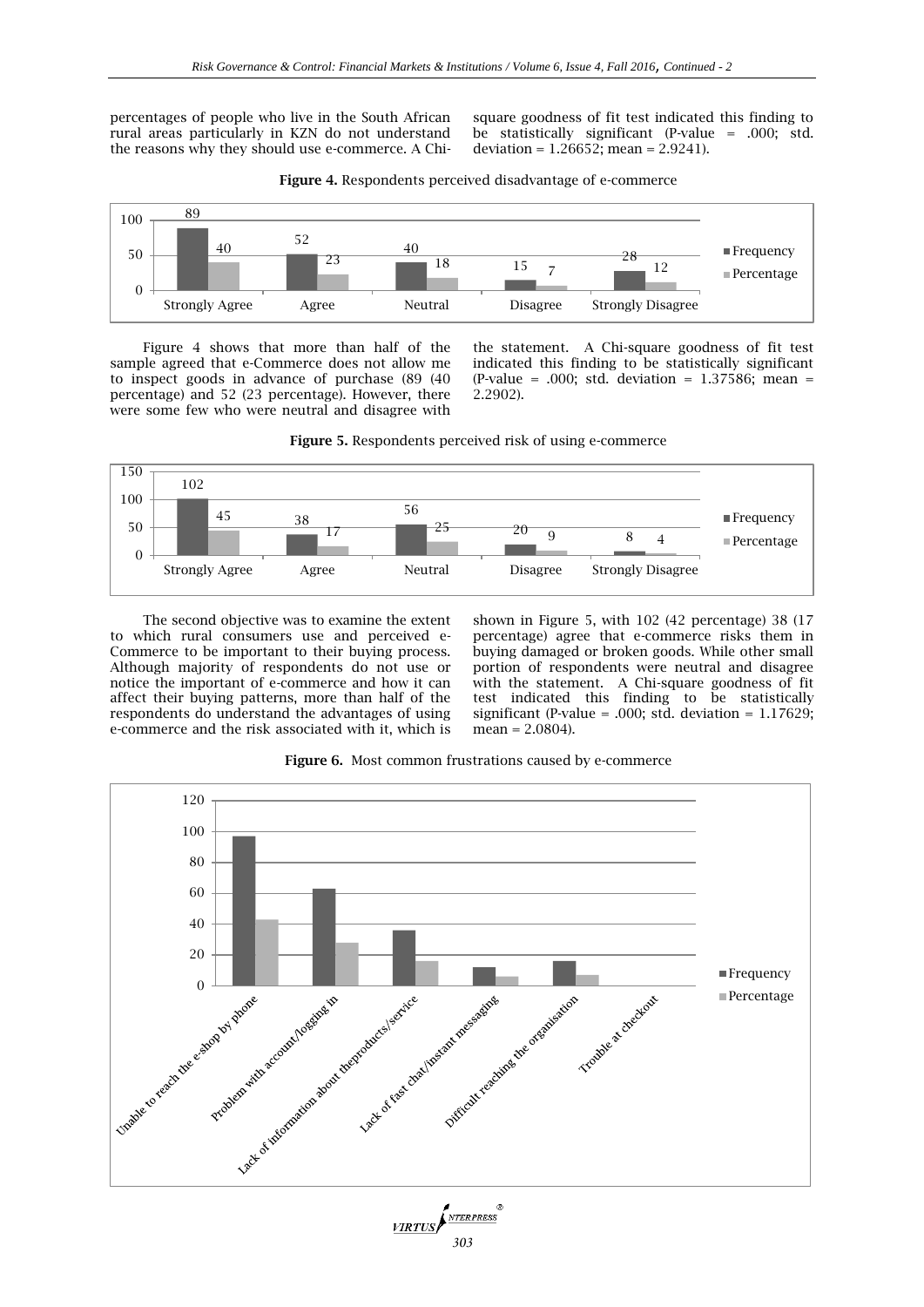Figure 6 shows that there was a general feeling among the sample that major challenges facing rural consumers included unable to reach the e-shop by phone and problems with account/ logging in to access to e-commerce transactions 97 (43) access to e-commerce transactions percentage) and 63 (28 percentage) in KwaZulu – Natal rural areas. However, lack of information about the products/services, lack of fast chat/instant messaging, and difficult reaching the organisation also have significant impact for the consumer behaviour. A Chi-square goodness of fit test indicated this finding to be statistically significant (P-value = .000; std. deviation =  $1.20622$ ; mean = 2.0491).

#### Limitations

This study did not include all rural areas of KwaZulu –Natal province, was only confined KZN areas only, therefore, the results of the study cannot be generalized to all South African Provinces. Due to the size of South Africa, as well as socio –economic` difficulties and geographical profiles, it was difficult to research every rural area in every province. Further research needs to include other rural areas in other provinces with large sample.

#### Implications

A first managerial implication results from the findings is that SMEs owners/mangers in South Africa want to or need to success /sustain business growth or simultaneously. This study provides some useful strategies which can be applied with regard to encouraging local consumers to use e-Commerce every time they want to buy products/ services. This study suggests different promotional activities that can be employed to enhance the use of e-commerce in rural business environment.

A second managerial implication is that it is evident SMEs owners/managers should structure and improve on their communication strategies with consumers and their marketing tactics should be well communicated and known by local consumers including the important of using e-Commerce.

Finally, the analysis of the results indicate that the most difficult facing rural consumers when want to use e-Commerce include unable to reach the eshop by phone and problems with account/ logging into access to e-commerce transactions, which have managerial implication of losing potential customers if SMEs owners/managers does not re-direct their focus and improve their ICT infrastructure by working together with South African government.

#### **CONCLUSIONS**

This paper attempted to find the most significance of e-commerce has in changing rural consumers buying behaviour in KZN. The research found that majority of respondents do not use e-commerce to purchase SMEs products with about half of respondents indicate that still do not agree that ecommerce can change their buying behaviour. However, on the other hand, many respondents believe that e-commerce is more costs effective, safe and important for the improvement of rural consumers; but, thus it is not mean that they are

using it. Since the use of new emerging technology is rapidly growing in South Africa in both the business and social sectors, SMEs owners/managers in rural emerging economies can build more awareness campaigns to the rural consumers with regard to the benefit and importance of using e-commerce. Furthermore, the results indicate that most of the respondents believe SMEs owners/managers lack corporate government orientation due to lack of qualified members of corporate in their business leadership structures. Therefore, partnership with government agencies is encouraged as this will be help them in limiting the skills gap and shortage of human capital in rural SMEs sector in South Africa. This study found that many people don't believe ecommerce is more convenient indicate the need for SMEs in operating in rural areas to put more effort on direct marketing and consumers education with regard to the advantages of using e-commerce.

#### RECOMMENDATION

It has been noticed from the findings that ecommerce does not show much influence in the change of rural consumer behaviour. However, it is evident that most consumers perceived the use of e- commerce as a high risk taking due to the fact that products are purchased before physical inspection. Therefore, this recommends that government should spread the availability of ICT facilities in rural and remote areas of KZN, community briefing and workshops with regard to the benefits of using internet and buying products through the e-commerce transactions. The awareness building and community education in both rural entrepreneurs and community at large must be conducted by the well trained government staff on ICT importance and benefits. Furthermore, in the current business environment, rural SMEs need to adapt to new technologies to stay relevant with competitors and access the global marketplace. Technology partnership can strengthen any SMEs capabilities and support stable growth, when it comes to time to adapt to a new to trading technology. A technology partnership can keep transition and training issues from overshadowing the business plan, therefore, it is important for rural SMEs to start using new technology. In addition, the use of digital marketing can be effective in rural SMEs sector in South Africa as technology making physical location factor less important as networks become ubiquitous, allowing previously unavailable internet and cellphone access in even the most remote location. This can allow rural SMEs to navigate foreign market and understand the consumer behaviour of their target audiences.

#### REFERENCES:

*304*

 $VRTUS$ 

NTERPRESS

- 1. AlGhamdi, R., Nguyen, A. & Jones, V. (2013). A Study of Influential Factors in the Adoption and Diffusion of B2C E-Commerce. (IJACSA) International Journal of Advanced Computer Science and Applications, 4(1).
- 2. Al-Kasasbeh, M.M., Dasgupta, S. & AL-Faouri, A.H. (2011). Factors Affecting E-Service Satisfaction. Retrieved from: [http://www.ibimapublishing.com](http://www.ibimapublishing.com/journals/CIBIMA/2011/547937/547937.pdf) [/journals/CIBIMA/2011/547937/547937.pdf](http://www.ibimapublishing.com/journals/CIBIMA/2011/547937/547937.pdf) (Accessed 22/09/2014).